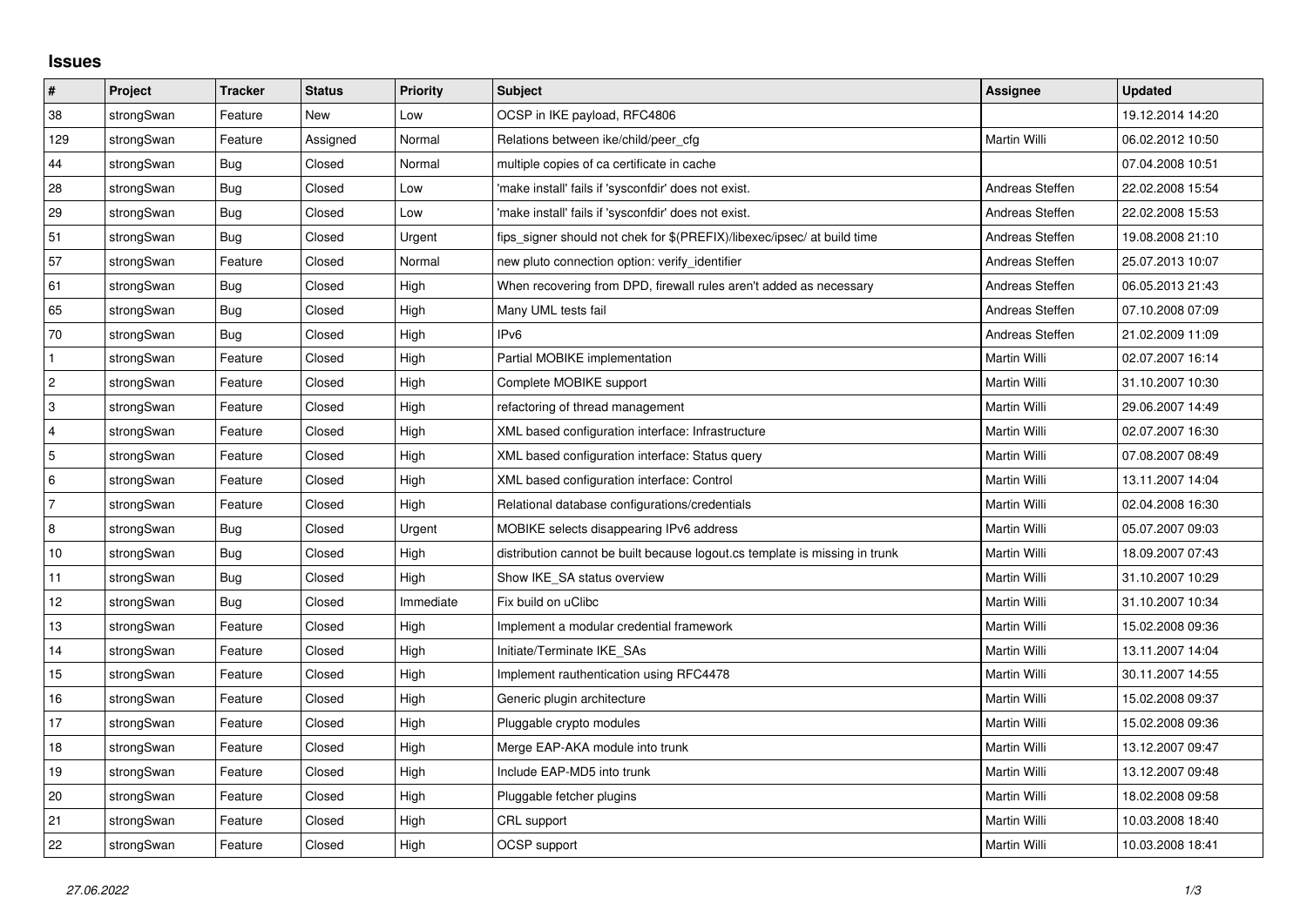| $\vert$ # | Project    | <b>Tracker</b> | <b>Status</b> | <b>Priority</b> | <b>Subject</b>                                                      | Assignee            | <b>Updated</b>   |
|-----------|------------|----------------|---------------|-----------------|---------------------------------------------------------------------|---------------------|------------------|
| 23        | strongSwan | Feature        | Closed        | Low             | PKCS#11 based smartcard implementation                              | Martin Willi        | 12.10.2010 13:42 |
| 24        | strongSwan | Feature        | Closed        | High            | Update doxygen documentation                                        | <b>Martin Willi</b> | 22.02.2008 16:07 |
| 25        | strongSwan | Feature        | Closed        | High            | alternative crypto implementation                                   | Martin Willi        | 31.05.2008 09:49 |
| 26        | strongSwan | Bug            | Closed        | High            | Port all tools to new crypto/credential APIs                        | Martin Willi        | 21.03.2008 18:04 |
| 27        | strongSwan | Feature        | Closed        | High            | Create a database API                                               | Martin Willi        | 19.02.2008 15:16 |
| 30        | strongSwan | Feature        | Closed        | High            | Certificate caching                                                 | Martin Willi        | 02.04.2008 14:50 |
| 31        | strongSwan | Bug            | Closed        | High            | ikev2/rw-eap-aka-rsa scenario fails                                 | Martin Willi        | 19.03.2008 15:25 |
| 32        | strongSwan | Bug            | Closed        | High            | ikev2/rw-no-idr scenario fails                                      | Martin Willi        | 19.03.2008 11:13 |
| 33        | strongSwan | <b>Bug</b>     | Closed        | High            | ikev2/crl-revoked scenario broken                                   | Martin Willi        | 19.03.2008 19:02 |
| 34        | strongSwan | <b>Bug</b>     | Closed        | High            | ikev2/multi-level-ca-loop segfaults                                 | Martin Willi        | 31.03.2008 09:19 |
| 35        | strongSwan | Bug            | Closed        | High            | ikev2/ocsp-no-signer-cert scenario segfaults                        | Martin Willi        | 02.04.2008 09:45 |
| 36        | strongSwan | <b>Bug</b>     | Closed        | High            | strongswan-4.2.0 does not compile with uclibc                       | Martin Willi        | 04.04.2008 13:51 |
| 40        | strongSwan | Feature        | Closed        | High            | NetworkManager support                                              | <b>Martin Willi</b> | 22.08.2008 12:54 |
| 41        | strongSwan | Feature        | Closed        | High            | CFG attribute provider framework                                    | Martin Willi        | 16.04.2008 11:24 |
| 42        | strongSwan | Feature        | Closed        | High            | CFG attribute handler framework                                     | <b>Martin Willi</b> | 28.04.2009 10:23 |
| 43        | strongSwan | <b>Bug</b>     | Closed        | High            | missing certificate_identity in SQL database causes segfault        | Martin Willi        | 07.04.2008 10:08 |
| 45        | strongSwan | <b>Bug</b>     | Closed        | High            | Failure to open SQLite database crashes charon                      | <b>Martin Willi</b> | 07.04.2008 09:16 |
| 46        | strongSwan | Feature        | Closed        | High            | DNS resolving for hosts in ike_cfg                                  | Martin Willi        | 09.06.2008 09:34 |
| 47        | strongSwan | Feature        | Closed        | High            | <b>RNG API</b>                                                      | Martin Willi        | 16.04.2008 11:27 |
| 48        | strongSwan | Feature        | Closed        | High            | Parallel trustchain verification                                    | Martin Willi        | 16.04.2008 11:33 |
| 49        | strongSwan | Bug            | Closed        | High            | starter log directly to terminal                                    | Martin Willi        | 30.04.2009 10:18 |
| 50        | strongSwan | <b>Bug</b>     | Closed        | High            | plutostderrlog option missing                                       | Martin Willi        | 11.05.2008 10:10 |
| 53        | strongSwan | Bug            | Closed        | Normal          | Printf handler for proposal_t                                       | Martin Willi        | 12.06.2008 14:23 |
| 54        | strongSwan | Feature        | Closed        | High            | <b>EAP-Identity Server functionality</b>                            | Martin Willi        | 22.08.2008 12:55 |
| 55        | strongSwan | <b>Bug</b>     | Closed        | High            | Implement SHA512/384/256 HMAC with proper truncation in kernel      | Martin Willi        | 03.12.2009 11:41 |
| 56        | strongSwan | <b>Bug</b>     | Closed        | High            | New interface for EAP-SIM backend                                   | Martin Willi        | 24.10.2008 10:23 |
| 58        | strongSwan | Bug            | Closed        | Normal          | Please fix bashism in /src/ipsec/ipsec.in                           | Martin Willi        | 16.07.2008 09:08 |
| 59        | strongSwan | Feature        | Closed        | High            | Add additinal signal dependent parameter to bus                     | Martin Willi        | 29.07.2008 11:04 |
| 60        | strongSwan | Feature        | Closed        | High            | Implement draft-sheffer-ikev2-gtc-00 with PAM password verification | Martin Willi        | 22.08.2008 12:59 |
| 62        | strongSwan | Bug            | Closed        | Normal          | ikev2 missing rekeying support not recognised                       | Martin Willi        | 14.11.2008 15:17 |
| 63        | strongSwan | <b>Bug</b>     | Closed        | Low             | missing in testing/testing.conf                                     | Martin Willi        | 30.09.2008 14:49 |
| 64        | strongSwan | Bug            | Closed        | High            | MOBIKE with changed NAT mappings                                    | Martin Willi        | 08.10.2008 14:21 |
| 66        | strongSwan | <b>Bug</b>     | Closed        | Normal          | patch for alignment buffer on xscale ARM processor                  | Martin Willi        | 14.11.2008 15:35 |